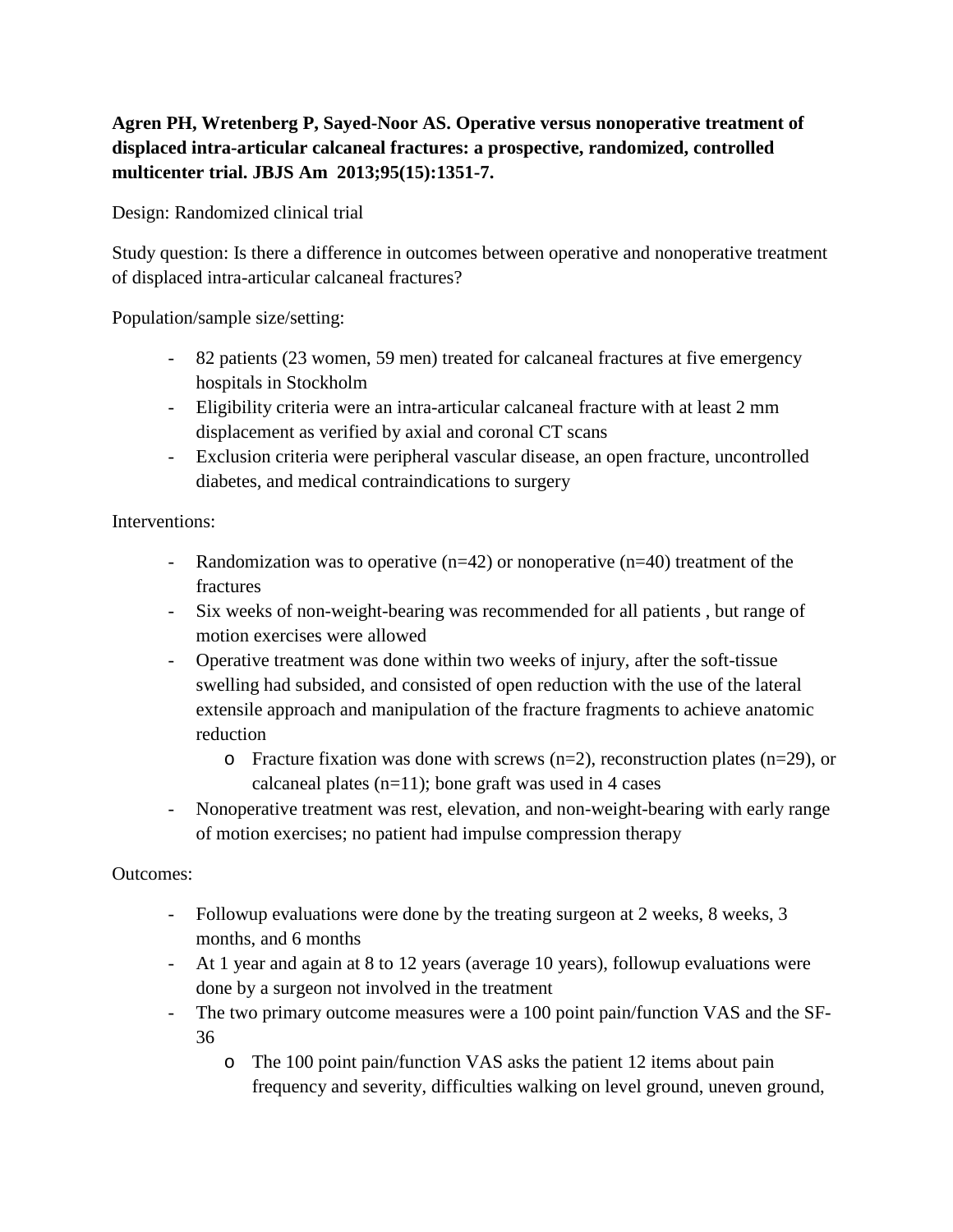and inclines, running, standing for long periods of time, and limping; the worst score is 0 and the best score is 100

- o The assessing surgeon has 3 items for the patient's pain, gait, and overall result of the fractured calcaneus; the worst score is 0 and the best score is 100
- Secondary outcomes included VAS pain at rest and during weight-bearing,, the American Orthopedic Foot and Ankle Society (AOFAS) hindfoot score, and the Olerud-Molander scale
	- o The Olerud-Molander scale recapitulates most of the items on the 100 point pain/function VAS
- In the operated patients, postoperative axial and coronal CT scans revealed that  $57\%$ of the fractures had been reduced to less than 2 mm of displacement, 26% were reduced to 2-5 mm of displacement, 10% to more than 5 mm of displacement, and the remaining 7% were not available for review
	- o Postoperative complications in the first 12 weeks included superficial wound infections treated successfully with dressing and antibiotics in 8 patients' a chronic MRSA infection led to amputation in one patient, a deep infection and fistula was treated with implant removal and antibiotics on one patient and one patient had a compartment syndrome treated with fasciotomy
- In the non-operated patients, one had a compartment syndrome treated with fasciotomy; two patients, who were the only workers' compensation patients in the study, had severe foot symptoms and retired from their employment
- At 1 year of followup, there were no group differences in the VAS pain/function scores on either the patient or the surgeon scoring; the SF-36 physical and mental scores also did not differ between groups

o Similarly, the secondary outcomes at one year did not differ between groups

- At one year, 12 of the operated group and 30 of the nonoperated group had CT evidence of subtalar arthritis with diminished joint space, sclerosis, osteophytes, and subchondral cysts
- At the 8 to 12 year followup, there was a trend towards better VAS pain/function scoring by patients in the operated group, which was not statistically significant  $(p=0.07)$ ; the same was true of the physical scale of the SF-36 (p=0.06)
	- o At the 8 to 12 year followup, there were no differences on the secondary outcomes between the two groups

Authors' conclusions:

- Operative treatment of intra-articular calcaneal fractures was not superior to nonoperative treatment for reasons which could be multifactorial
	- o There may have been too few patients to show a difference
	- o The complex anatomy of these fractures could be a factor
	- o The associated joint surface and soft tissue trauma could be a factor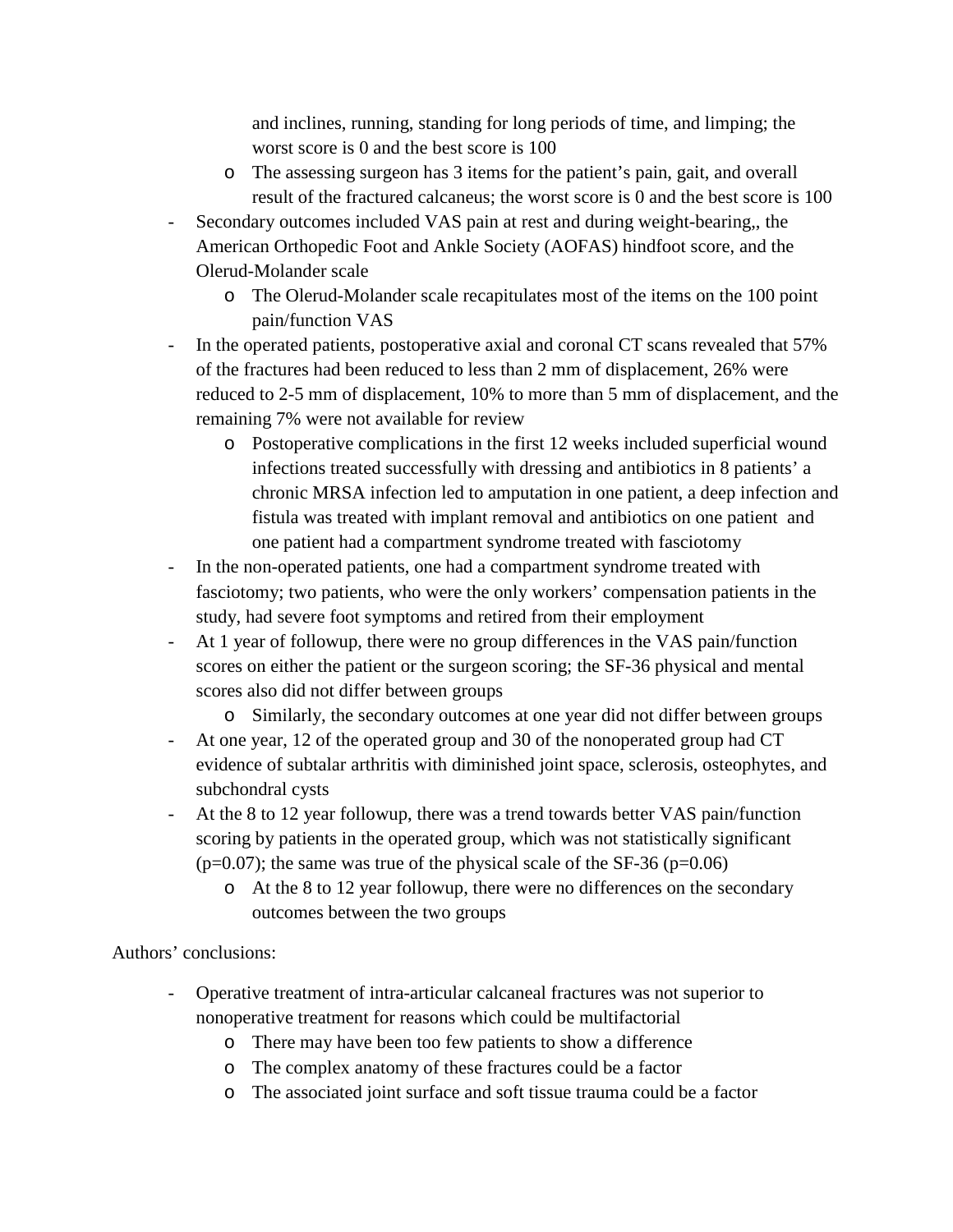- Although the CT scans suggested that operative treatment reduces the risk of subtalar arthritis by 41%, but this did not correlate with the measured outcomes, and secondary subtalar arthrodesis was not required
- Operative complications such as wound infection may be a problem for operative management of these fractures
- There was a trend toward better pain/function VAS scores at the later followup, but there were more complications with operative treatment

## Comments:

- The primary outcomes were taken from a scoring system proposed by Hildebrand 1996, but the allocation of points among the items of the patient and physician scales is not clear; both scales add up to 100 maximum points, but there are 12 patient items and only 3 physician items
- Because of the presence of hardware, the radiographic analysis of subtalar arthrodesis could not be blinded
- Although the trend toward better 8-12 year outcomes in the operated group does not rise to the level of evidence, it does present problems toward an interpretation that the study is evidence of a lack of effectiveness of operative treatment
	- o Table IV, showing the primary outcome data at 8-12 years, shows an 11 point difference in the patient-reported pain/function VAS, but does not show confidence intervals for the difference
	- o However, these confidence intervals can be calculated from the sample sizes in Figure 1 at the end of the study, and from the standard deviations of the VAS scores; the 95% CI is from 22.9 points in favor of operative treatment to 0.9 points in favor of nonoperative treatment; an important difference in favor of operative treatment cannot be excluded
- No clear conclusion in either direction is supported by the results, but it is justified to infer that the effectiveness of surgical reduction of intra-articular calcaneal fractures is not established
- There are often fractures of the malleoli or other bones when the calcaneus is fractured, and nothing can be inferred about whether more complicated fractures should be managed operatively or nonoperatively
- A separate randomized trial of operative versus nonoperative treatment of calcaneal fractures (Griffin 2014) had similar patient selection criteria and used a comparable pain/function outcome at two years of followup, and the two studies can be combined to yield an estimate of treatment effect with a standardized mean difference (SMD) of 0.15 SD, with a confidence interval from 0.12 SD in favor of nonoperative treatment to 0.41 SD in favor of surgery
- A SMD of 0.20 to 0.50 is considered a small difference; a SMD of 0.50 to 0.80 is a moderate difference, and a SMD of 0.8 or more is considered a large difference; the